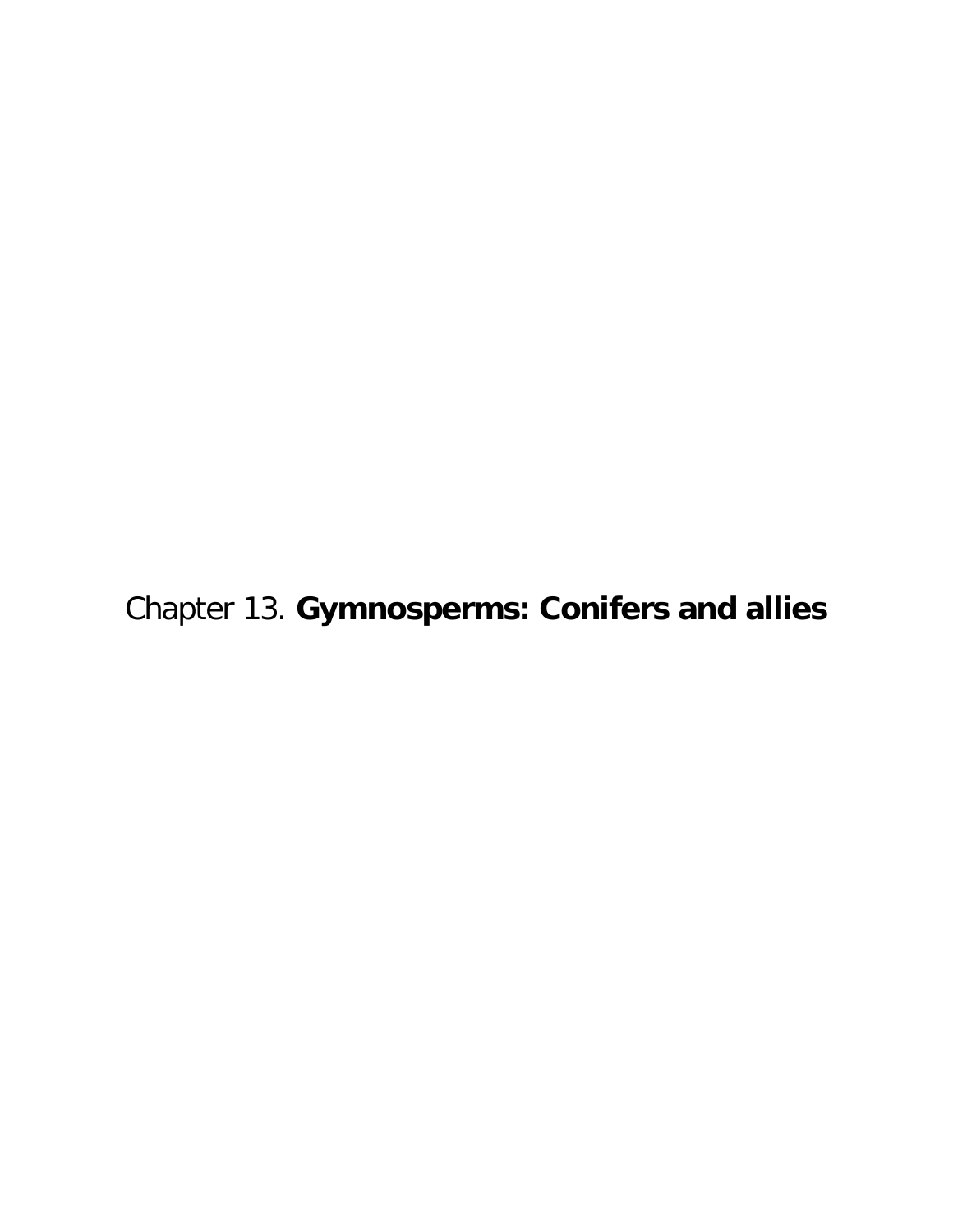## The Conifers and allies:

## Gymnosperms

## **GYMNOSPERMS** (Conifers and allies)

**General physiognomy**. Gymnosperms (literally "naked seed") are vascular plants that reproduce by means of an exposed seed, or ovule. Unlike true flowering plants (angiosperms), whose ovules are sheltered inside closed ovaries, the ovules of gymnosperms are borne on open bracts, commonly arranged in cones, or "strobili."



bracts arranged along a shortened axis or cone: (a) Female cone branching from a shoot of ponderosa pine (*Pinus ponderosa*), (b) whorl of male cones near the apex of a shoot, and (c) acicular leaves, often called "pine-needles", in whorls of 3 (or more in other pine species) supported by a basal sheath.

**Vegetative morphology**. All modern gymnosperms are woody perennials. Like flowering plants, they have two conducting tissues, xylem and phloem; the xylem —the plant's wood— conducts water and minerals from the roots to the rest of the plant and also provides structural support. The phloem —the plant's bark— distributes the sugars, amino acids, and organic nutrients manufactured in the leaves to the non-photosynthetic tissues of the plant. The shoot of the gymnosperms, like that of flowering plants, is organized in a succession of reiterating growth modules: a succession of nodes with leaves and axillary buds distributed along the stem and separated from each other by long or short internodes. Also like flowering plants, many gymnosperms develop lateral short shoots (called "brachyblasts") on the axillary buds, producing whorls of leaves that add photosynthetic surface without the expense of adding more wood, as in pine needle bundles. The leaves of most gymnosperms have a relatively simple structure, with parallel venation and often with acicular (needle-like) shape.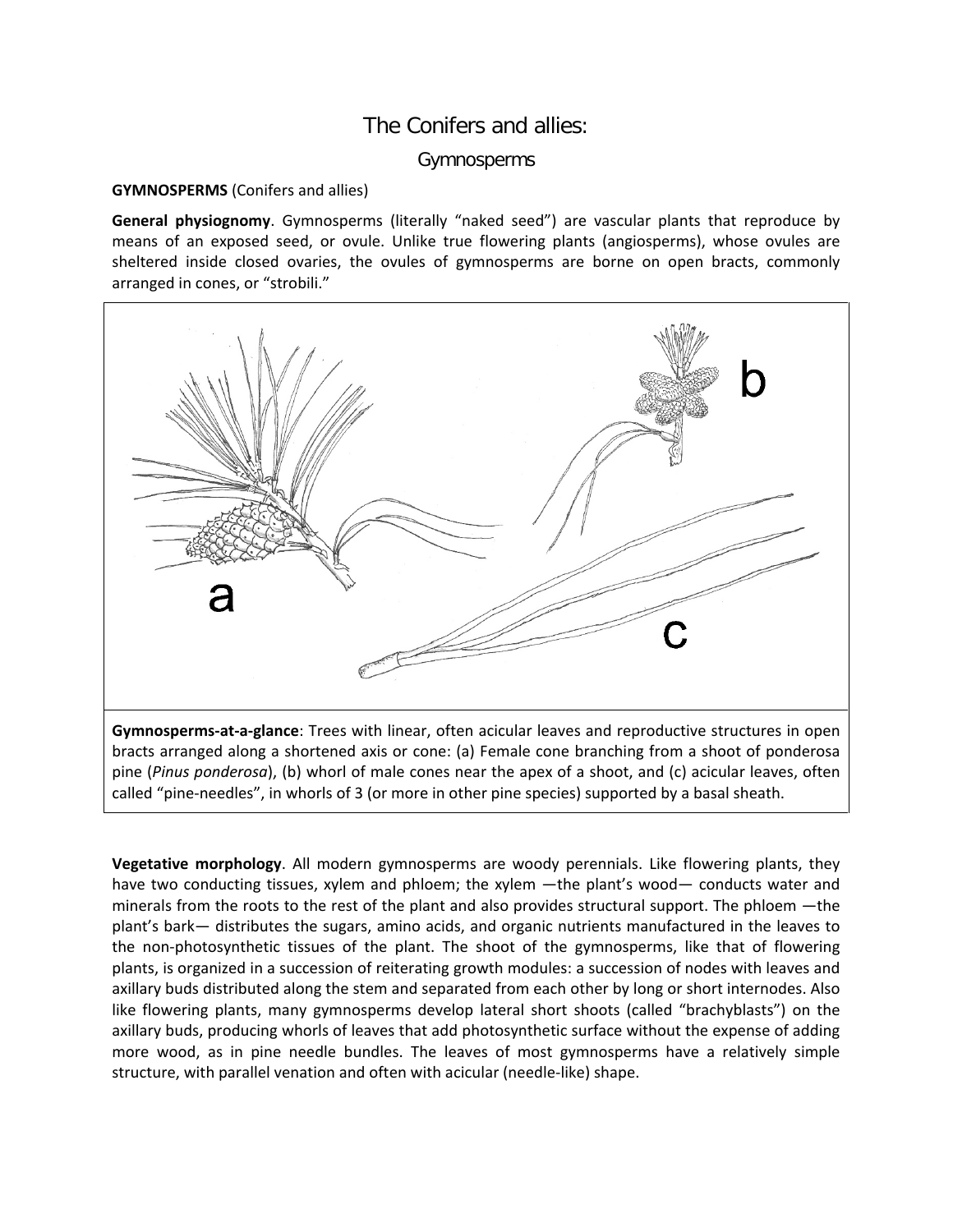**Reproductive morphology.** In most gymnosperms the male pollen cones, or micro-strobili, contain small bracts that bear pollen sacs on their lower surfaces. The number of pollen sacs may vary from two in the male cones of many conifers to hundreds in some cycads. Within the pollen sacs, generative cells undergo meiotic division to produce haploid germ cells in the pollen grains.

The larger female ovulate cones, or mega-strobili, may be borne on the same plant that bears the male strobili (as in conifers) or on separate plants (as in cycads and Ginkgo). A female cone contains many scales that contain the ovules. Within each bract, a single cell undergoes meiotic division to produce four haploid germ cells, three of which typically abort while the remaining one grows and develops to form the ovule.

For pollination to take place, in many gymnosperms a sticky "pollination droplet" oozes from a tiny hole in the female cone bracts to catch pollen grains floating in the air. In other species, the pollen grain settles on the surface of the female cone from where it germinates, producing a pollen tube that grows into the bracts towards the ovule. The time interval between pollination and maturation of the embryo into a viable seed varies among different groups, ranging from a few months to over one year in pines.

Not all gymnosperm cones are dry and woody, some are fleshy and attract fruit dispersers. In cycads and ginkgos the outer layer of the seed (the seed coat, or "sarcotesta") becomes fleshy and fruit-like. Although appreciated by some frugivores, the sarcotesta of the ginkgo seeds contains butyric acid, which is also found in rancid butter and vomit, and, although many animals are attracted to it, it is often perceived when ripe as foul-smelling by many persons. Others gymnosperms, such as yews, have a fleshy structure, known as an aril, surrounding the seed. Finally, the cone-bracts of the junipers become fleshy as they ripen, to produce the juniper false "berries" that are commonly eaten by birds.

**Taxonomic relationships**. Gymnosperms are a large and heterogeneous group, with widely different branches. Some taxonomists even question the idea that all gymnosperms have a single common ancestor, or that they form a single evolutionary branch of the plant kingdom. Within this line of thought, it is argued that the development of naked seeds in strobili may have arisen more than once during the long evolution of seed plants.

In California, native gymnosperms occur in three families of conifers (Pinaceae, Cupresaceae, and Taxaceae), and in one family of shrubby desert plants, the Ephedraceae. In gardens throughout Southern California plants in two other conifer families are also widely cultivated (Araucariaceae and Podocarpaceae), plus a remarkable family of palm-resembling gymnosperms, the Cycadaceae.

*Pinaceae* (the pine family): Monoecious, resinous evergreen trees with leaf-needles, these often organized in leaf=bundles, seed cones with mostly woody, sometimes papery, scales arranged spirally around the central rachis.

*Taxaceae* (the yew family): Shrubs and small trees with needle-like leaves and seed cones consisting of a single large seed surrounded by a fleshy aril.

*Taxodiaceae* (the bald cypress family): Large, often gigantic conifer trees with short (<2 cm) awl- or needlelike leaves and small, woody seed cones with spirally arranged, often diamond-shaped scales.

*Cupressaceae* (the cypress family): Evergreen shrubs or trees with fragrant, scalelike leaves and round to globe-shaped, woody, or sometimes fleshy seed cones.

*Ephedraceae* (the desert-tea family): Dryland or desert small (< 1 m high) shrubs with jointed, green twigs, and leaves reduced to minute scales.

**Biodiversity and distributions**. Gymnosperms were dominant in the Mesozoic Era (about 252.2 million to 66 million years ago), during which time some of the modern families originated (Pinaceae,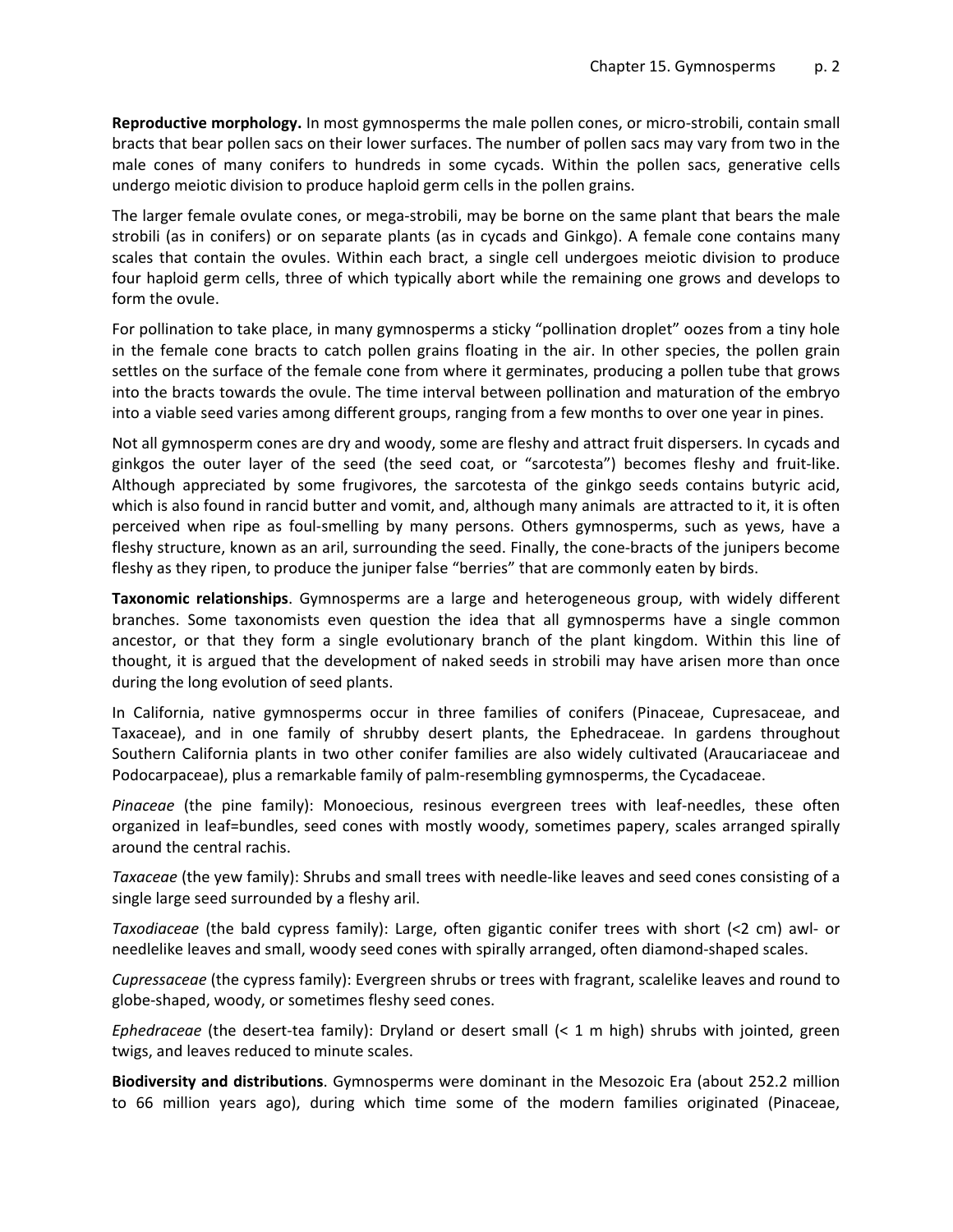Araucariaceae, Cupressaceae). Although since the Cretaceous Period (about 145 million to 66 million years ago) gymnosperms have been gradually displaced by the more recently evolved angiosperms, they are still widely successful in many parts of the world and occupy large areas of earth's surface with 88 genera and over one thousand species. Conifer forests, for example, cover vast regions of northern temperate lands, and gymnosperms frequently grow in more northerly latitudes than do angiosperms.

**Economic uses and ethnobotany**. Although humans do not consume many gymnosperms for food (mostly because of their high content of resins), their economic importance is immense. First and foremost, conifers are the main providers of good quality wood for construction, paper pulp, boat building, and carpentry. Pine, fir, spruce, and cedar are prime examples of top-quality conifers that are used for lumber. The resins in conifer wood can be distilled and fractioned into different components. Resin spirits, called turpentine and other derivates, are used to make soap, varnish, nail polish, food additives, gum, and perfumes. The "fruit" (i.e., the fleshy aril) of yews (*Taxus* sp.) are highly aromatic and have been used for centuries to flavor gin, an alcoholic distillate of rye. The green stems of many species of the desert gymnosperm *Ephedra* (joint-fir, desert tea) contain a compound called *ephedrine* used in modern medicine as a stimulant and decongestant, and to treat hypotension associated with anaesthesia.

**California genera and species**. With 16 genera and more than 100 species distributed throughout the state, gymnosperms are an important group in California. Some of the most common ones are the following:

*Pinus coulteri* (Coulter's pine) – Large-coned pine with stout, short needles, common in canyons and ridges in the mountain ranges of Southern California.

*Cupressus forbesii* (Tecate cypress; now *Hesperocyparis forbesii*) – Mostly distributed in mountains near the Mexican border. Cones remain unopened for many years, and release the seeds after wildfires.

*Juniperus californica* (California juniper) – Dioecious small trees, occurring in dry canyons throughout our region, and in the transition slopes towards the Mojave Desert.